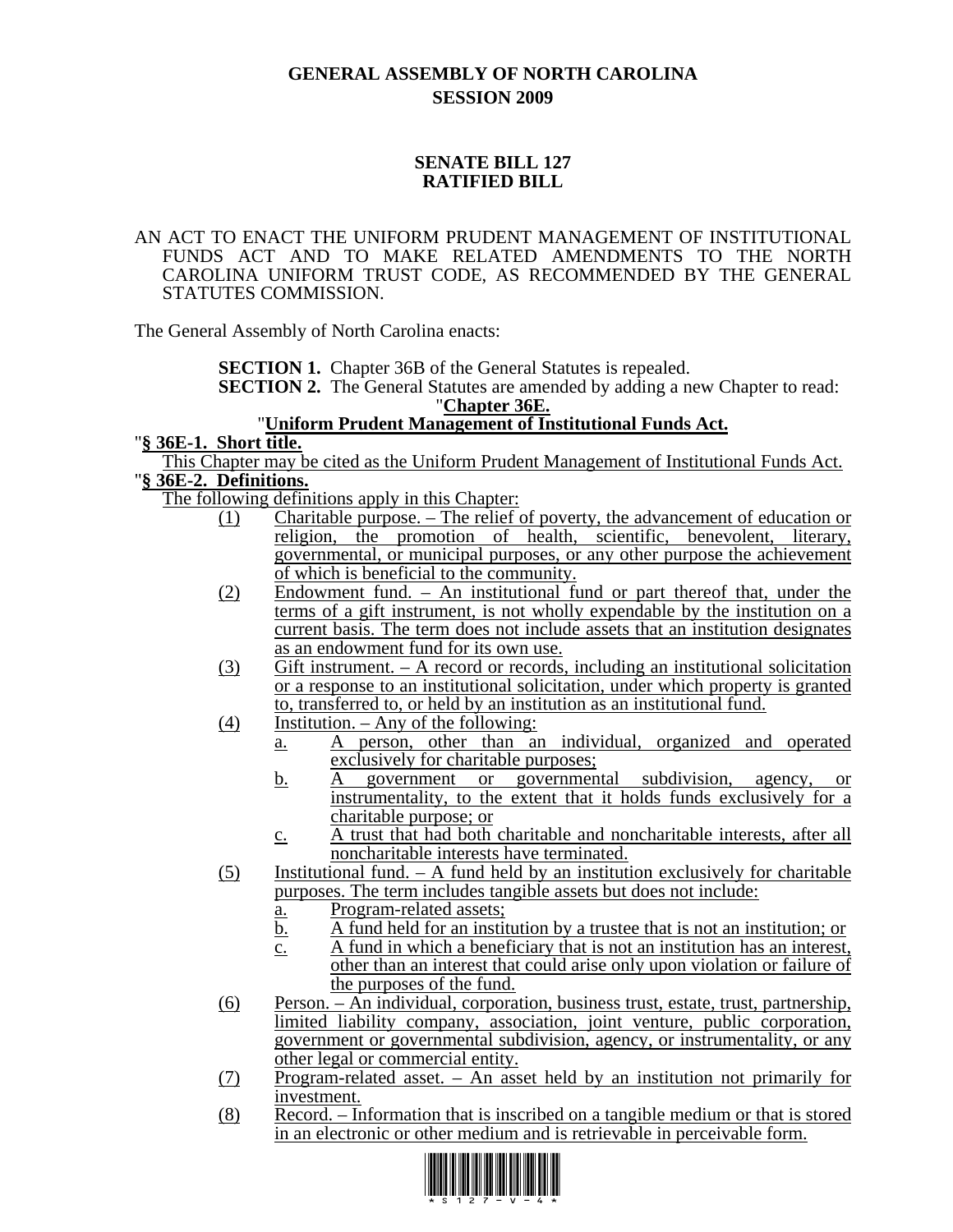### "**§ 36E-3. Standard of conduct in managing and investing institutional fund.**

(a) Subject to the intent of a donor expressed in a gift instrument, an institution, in managing and investing an institutional fund, shall consider the charitable purposes of the institution and the purposes of the institutional fund.

(b) In addition to complying with the duty of loyalty imposed by law other than this Chapter, each person responsible for managing and investing an institutional fund shall manage and invest the fund in good faith and with the care an ordinarily prudent person in a like position would exercise under similar circumstances.

- (c) In managing and investing an institutional fund, an institution:
	- (1) May incur only costs that are appropriate and reasonable in relation to the assets, the purposes of the institution, and the skills available to the institution; and
	- (2) Shall make a reasonable effort to verify facts relevant to the management and investment of the fund.

(d) An institution may pool two or more institutional funds for purposes of management and investment.

- (e) Except as otherwise provided by a gift instrument, the following rules apply:
	- (1) In managing and investing an institutional fund, the following factors, if relevant, must be considered:
		- a. General economic conditions;
		- b. The possible effect of inflation or deflation;
		- c. The expected tax consequences, if any, of investment decisions or strategies;
		- d. The role that each investment or course of action plays within the overall investment portfolio of the fund;
		- e. The expected total return from income and the appreciation of investments;
		- f. Other resources of the institution;
		- g. The needs of the institution and the fund to make distributions and to preserve capital; and
		- h. An asset's special relationship or special value, if any, to the charitable purposes of the institution.
		- (2) Management and investment decisions about an individual asset must be made not in isolation but rather in the context of the institutional fund's portfolio of investments as a whole and as a part of an overall investment strategy having risk and return objectives reasonably suited to the institutional fund and to the institution.
		- (3) Except as otherwise provided by law other than this Chapter, an institution may invest in any kind of property or type of investment consistent with this section.
		- (4) An institution shall diversify the investments of an institutional fund unless the institution reasonably determines that, because of special circumstances, the purposes of the fund are better served without diversification.
		- (5) Within a reasonable time after receiving property, an institution shall make and carry out decisions concerning the retention or disposition of the property or to rebalance a portfolio in order to bring the institutional fund into compliance with the purposes, terms, and distribution requirements of the institution as necessary to meet other circumstances of the institution and the requirements of this Chapter.
		- (6) A person that has special skills or expertise, or is selected in reliance upon the person's representation that the person has special skills or expertise, has a duty to use those skills or that expertise in managing and investing institutional funds. This subdivision does not apply to a volunteer who is not

# compensated beyond reimbursement for expenses. "**§ 36E-4. Appropriation for expenditure or accumulation of endowment fund; rules of construction.**

(a) Subject to the intent of a donor expressed in the gift instrument, an institution may appropriate for expenditure or accumulate so much of an endowment fund as the institution determines is prudent for the uses, benefits, purposes, and duration for which the endowment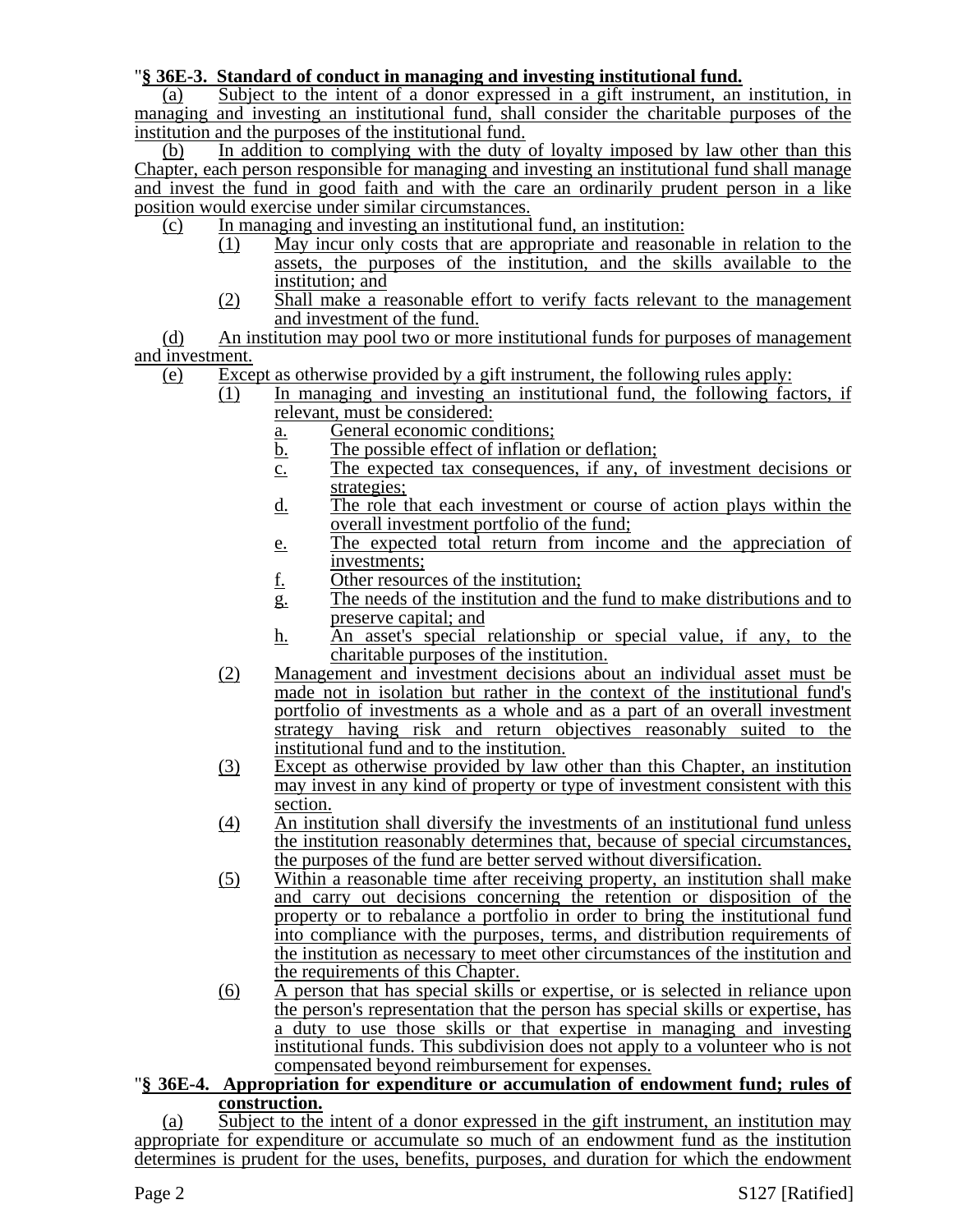fund is established. Unless stated otherwise in the gift instrument, the assets in an endowment fund are donor-restricted assets until appropriated for expenditure by the institution. In making a determination to appropriate or accumulate, the institution shall act in good faith, with the care that an ordinarily prudent person in a like position would exercise under similar circumstances, and shall consider, if relevant, the following factors:

- 
- (1) The duration and preservation of the endowment fund;<br>  $\frac{12}{3}$  The purposes of the institution and the endowment fund<br>
General economic conditions; The purposes of the institution and the endowment fund;
- (3) General economic conditions;<br>(4) The possible effect of inflation
- $\frac{1}{10}$  The possible effect of inflation or deflation;<br>(5) The expected total return from income and t
- The expected total return from income and the appreciation of investments;
- $\frac{(6)}{(7)}$  Other resources of the institution; and  $\frac{(7)}{7}$  The investment policy of the institution
- The investment policy of the institution.

(b) To limit the authority to appropriate for expenditure or accumulate under subsection (a) of this section, a gift instrument must specifically state the limitation.

(c) Terms in a gift instrument designating a gift as an endowment, or a direction or authorization in the gift instrument to use only "income," "interest," "dividends," or "rents, issues, or profits," or "to preserve the principal intact," or words of similar import:

- (1) Create an endowment fund of permanent duration unless other language in the gift instrument limits the duration or purpose of the fund; and
- (2) Do not otherwise limit the authority to appropriate for expenditure or accumulate under subsection (a) of this section.

#### "**§ 36E-5. Delegation of management and investment functions.**

Subject to any specific limitation set forth in a gift instrument or in law other than this Chapter, an institution may delegate to an external agent the management and investment of an institutional fund to the extent that an institution could prudently delegate under the circumstances. An institution shall act in good faith, with the care that an ordinarily prudent person in a like position would exercise under similar circumstances, in:

- $\frac{(1)}{(2)}$  Selecting an agent;<br>Establishing the se
- Establishing the scope and terms of the delegation, consistent with the purposes of the institution and the institutional fund; and
- (3) Periodically reviewing the agent's actions in order to monitor the agent's performance and compliance with the scope and terms of the delegation.

(b) In performing a delegated function, an agent owes a duty to the institution to exercise reasonable care to comply with the scope and terms of the delegation.

An institution that complies with subsection (a) of this section is not liable for the decisions or actions of an agent to which the function was delegated.

(d) By accepting delegation of a management or investment function from an institution that is subject to the laws of this State, an agent submits to the jurisdiction of the courts of this State in all proceedings arising from or related to the delegation or the performance of the delegated function.

(e) An institution may delegate management and investment functions to its committees, officers, or employees as authorized by law of this State other than this Chapter.

"**§ 36E-6. Release or modification of restrictions on management, investment, or purpose.**

(a) If the donor consents in a record, an institution may release or modify, in whole or in part, a restriction contained in a gift instrument on the management, investment, or purpose of an institutional fund. A release or modification may not allow a fund to be used for a purpose other than a charitable purpose of the institution.

(b) The superior court, upon application of an institution, may modify a restriction contained in a gift instrument regarding the management or investment of an institutional fund if the restriction has become impracticable or wasteful, if it impairs the management or investment of the fund, or if, because of circumstances not anticipated by the donor, a modification of the restriction will further the purposes of the fund. The institution shall notify the Attorney General of the application, and the Attorney General must be given an opportunity to be heard. To the extent practicable, any modification must be made in accordance with the donor's probable intention.

(c) If a particular charitable purpose or restriction contained in a gift instrument on the use of an institutional fund becomes unlawful, impracticable, impossible to achieve, or wasteful, the superior court, upon application of an institution, may modify the purpose of the fund or the restriction on the use of the fund in a manner consistent with the charitable purposes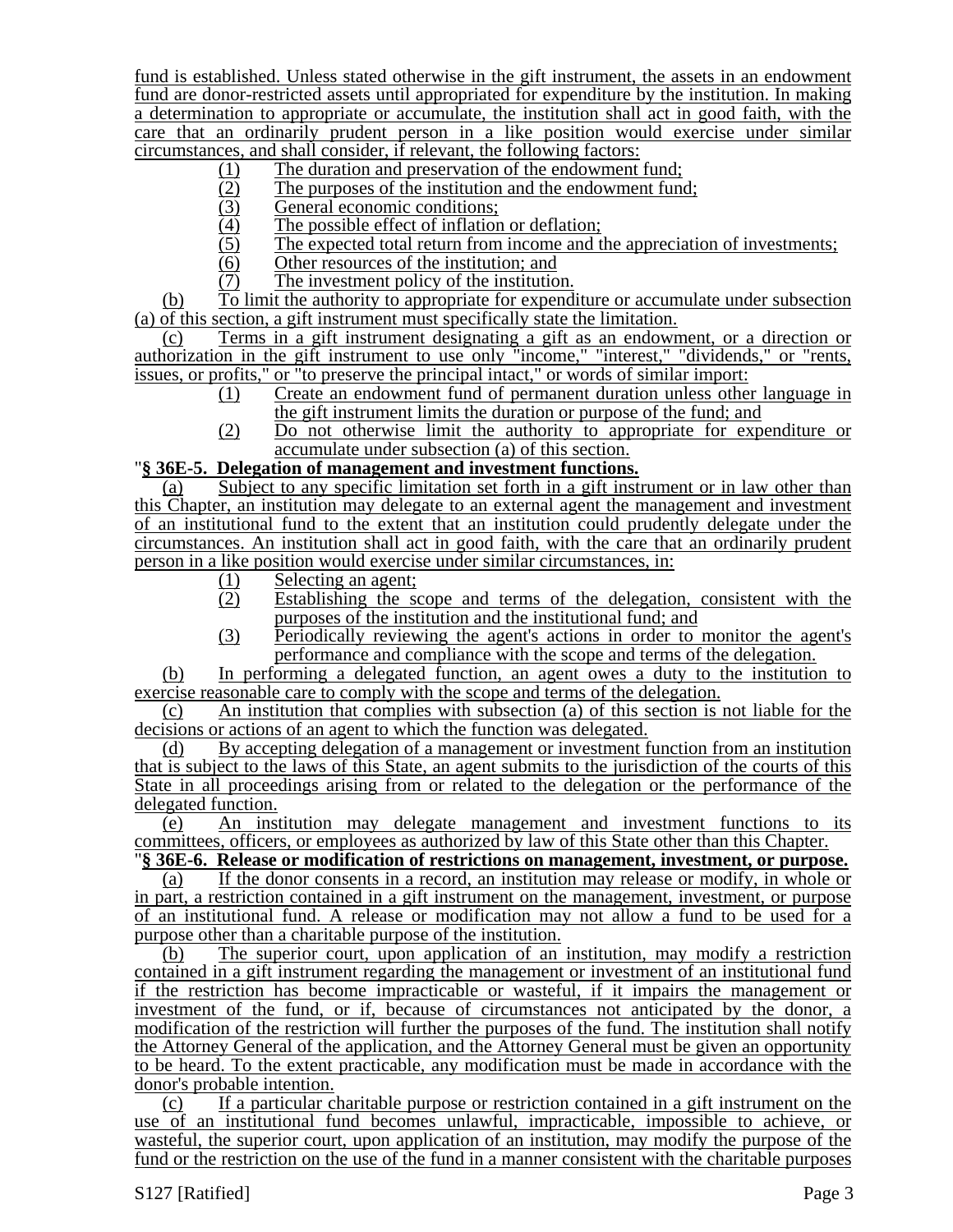expressed in the gift instrument. The institution shall notify the Attorney General of the application, and the Attorney General must be given an opportunity to be heard.

(d) If an institution determines that a restriction contained in a gift instrument on the management, investment, or purpose of an institutional fund is unlawful, impracticable, impossible to achieve, or wasteful, the institution may release or modify the restriction, in whole or part, if:

- (1) The institutional fund subject to the restriction has a total value of less than one hundred thousand dollars (\$100,000);
- 
- $\frac{12}{13}$  More than 10 years have elapsed since the fund was established; and The institution uses the property in a manner consistent with the ch The institution uses the property in a manner consistent with the charitable purposes expressed in the gift instrument.

The institution must provide written notice of the proposed release or modification of the restriction to the Attorney General not less than 60 days before releasing or modifying the restriction. The Attorney General may make application to the superior court to contest the institution's determination that the restriction should be released or modified within 60 days of receipt of the institution's written notice.

#### "**§ 36E-7. Reviewing compliance.**

Compliance with this Chapter is determined in light of the facts and circumstances existing at the time a decision is made or action is taken, and not by hindsight.

#### "**§ 36E-8. Application to existing institutional funds.**

This Chapter applies to institutional funds existing on or established after the effective date of this act. As applied to institutional funds existing on the effective date of this act, this Chapter governs only decisions made or actions taken on or after that date.

# "**§ 36E-9. Relation to Electronic Signatures in Global and National Commerce Act.**

This Chapter modifies, limits, and supersedes the Electronic Signatures in Global and National Commerce Act, 15 U.S.C. § 7001, et seq., but does not modify, limit, or supersede section 101 of that act, 15 U.S.C. § 7001(c), or authorize electronic delivery of any of the notices described in section 103 of that act, 15 U.S.C. § 7003(b).

### "**§ 36E-10. Conflict with other law; exemptions.**

(a) To the extent that the provisions of this Chapter are inconsistent with the provisions of Chapter 36C, Chapter 36D, Chapter 37A, or Chapter 55A of the General Statutes, the provisions of this Chapter shall control.

(b) The provisions of this Chapter do not apply to funds, other than endowment funds, held by a government or governmental subdivision, agency, or instrumentality.

### "**§ 36E-11. Uniformity of application and construction.**

In applying and construing this Chapter, consideration may be given to promoting uniformity of interpretation with respect to its subject matter among the states that enact it."

**SECTION 3.** Article 4 of Chapter 36C of the General Statutes is amended by adding a new section to read:

#### "**§ 36C-4-405.2. Spending rules applicable to charitable trusts.**

Subject to the intent of a settlor specifically expressed in a trust instrument, including a document making a gift to a charitable trust after it is established, a trustee of a charitable trust may appropriate for expenditure or accumulate so much of the trust property as the trustee determines is prudent for the uses, benefits, purposes, and duration for which that charitable trust is established. In making a determination to appropriate or accumulate trust property, a trustee shall act in good faith, with the care that an ordinarily prudent person in a like position would exercise under similar circumstances, and shall consider, if relevant, the following factors:

- $\frac{(1)}{(2)}$  The duration and preservation of the trust;
- 
- $\frac{(2)}{(3)}$  The purposes of the trust;<br> $\frac{(3)}{(4)}$  The possible effect of infl General economic conditions;
- 
- (4) The possible effect of inflation or deflation;<br>(5) The expected total return from income and t  $(5)$  The expected total return from income and the appreciation of investments;<br>(6) Other resources of the trust; and
	- Other resources of the trust; and
	- (7) The investment policy of the trust."
- **SECTION 4.** G.S. 36C-4-413 reads as rewritten:

"**§ 36C-4-413. Cy pres.**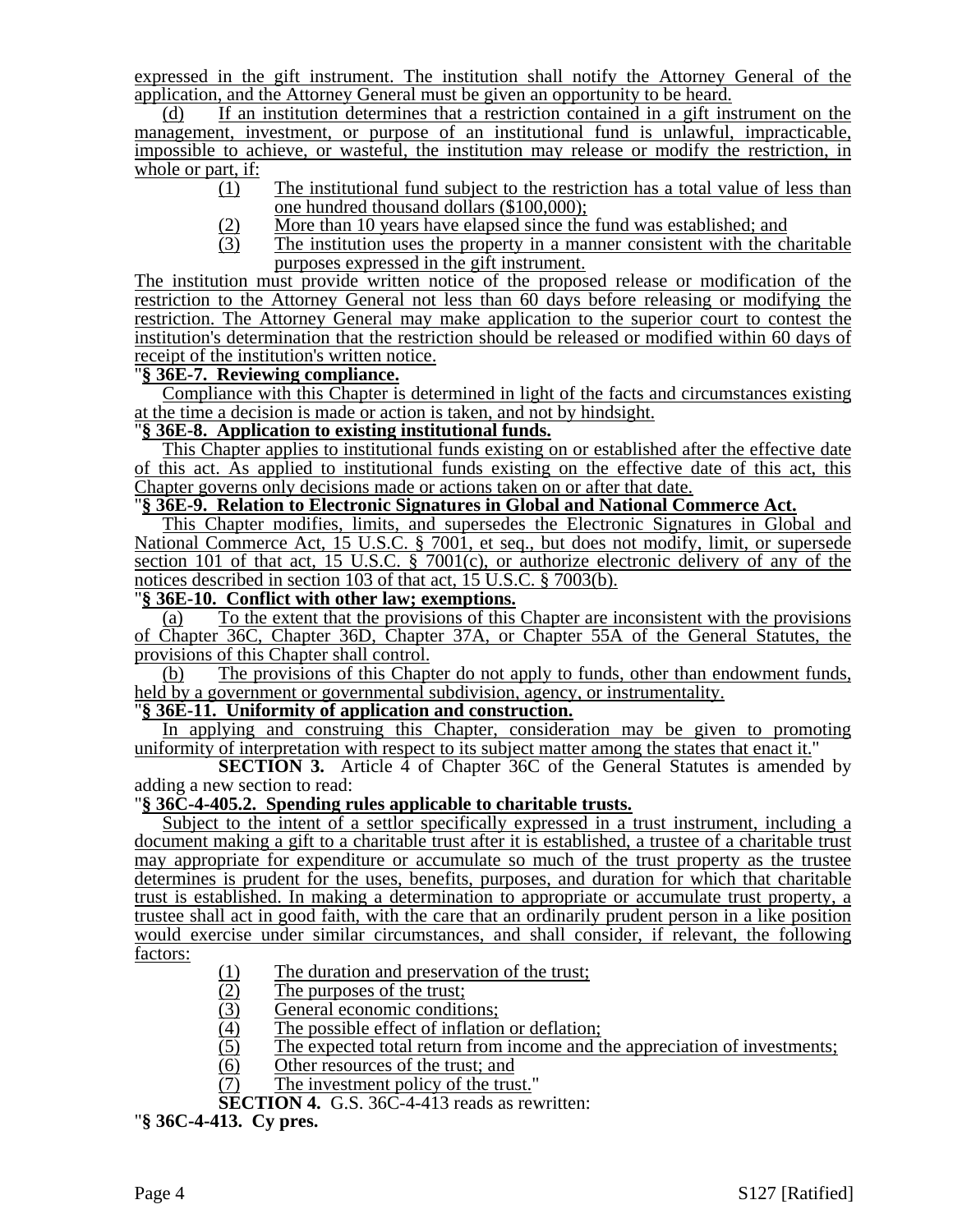(a) Except as otherwise provided in subsection (d)subsections (c1) and (d) of this section, if a charitable trust becomes unlawful, impracticable, impossible to achieve, or wasteful:

- (1) The trust does not fail, in whole or in part;
- (2) The trust property does not revert to the settlor or the settlor's successors in interest; and
- (3) The court may apply cy pres to modify or terminate the trust by directing that the trust property be applied or distributed, in whole or in part, in a manner consistent with the settlor's charitable purposes.

(b) The settlor or a trustee of a charitable trust, the Attorney General, a beneficiary, or any other interested party may maintain a cy pres proceeding under Article 2 of this Chapter.

(c) Repealed by Session Laws 2007-106, s. 17.1, effective October 1, 2007.

(c1) If a trustee of a charitable trust determines that a restriction contained in the trust instrument, including a document making a gift to a charitable trust after it is established, relating to the management, investment, or purpose of the trust or gift is unlawful, impracticable, impossible to achieve, or wasteful, the trustee may release or modify the restriction, in whole or part, if:

- (1) The trust property to which the restriction applies has a total value of less than one hundred thousand dollars (\$100,000);
- (2) More than 10 years have elapsed since the trust property to which the restriction applies was given to the charitable trust; and
- (3) The trustee uses the trust property in a manner consistent with the charitable purposes expressed in the applicable trust instrument.

The trustee must provide written notice of the proposed release or modification of the restriction to the Attorney General not less than 60 days before releasing or modifying the restriction. The Attorney General may make application to the court to contest the trustee's determination that the restriction should be released or modified within 60 days of receipt of the trustee's written notice.

(d) This section is not applicable if the settlor has provided, either directly or indirectly, for an alternative plan in the event that the charitable trust is or becomes unlawful, impracticable, impossible to achieve, or wasteful. However, if the alternative plan is also a charitable trust and that trust fails, the intention shown in the original plan shall prevail in the application of this section."

**SECTION 5.** G.S. 116-36 is amended by adding a new subsection to read:

"(m) Chapter 36E of the General Statutes applies to an endowment fund authorized by this section."

**SECTION 6.** The Revisor of Statutes shall cause to be printed along with this act all relevant portions of the official comments to the Uniform Prudent Management of Institutional Funds Act and all explanatory comments of the drafters of this act as the Revisor deems appropriate.